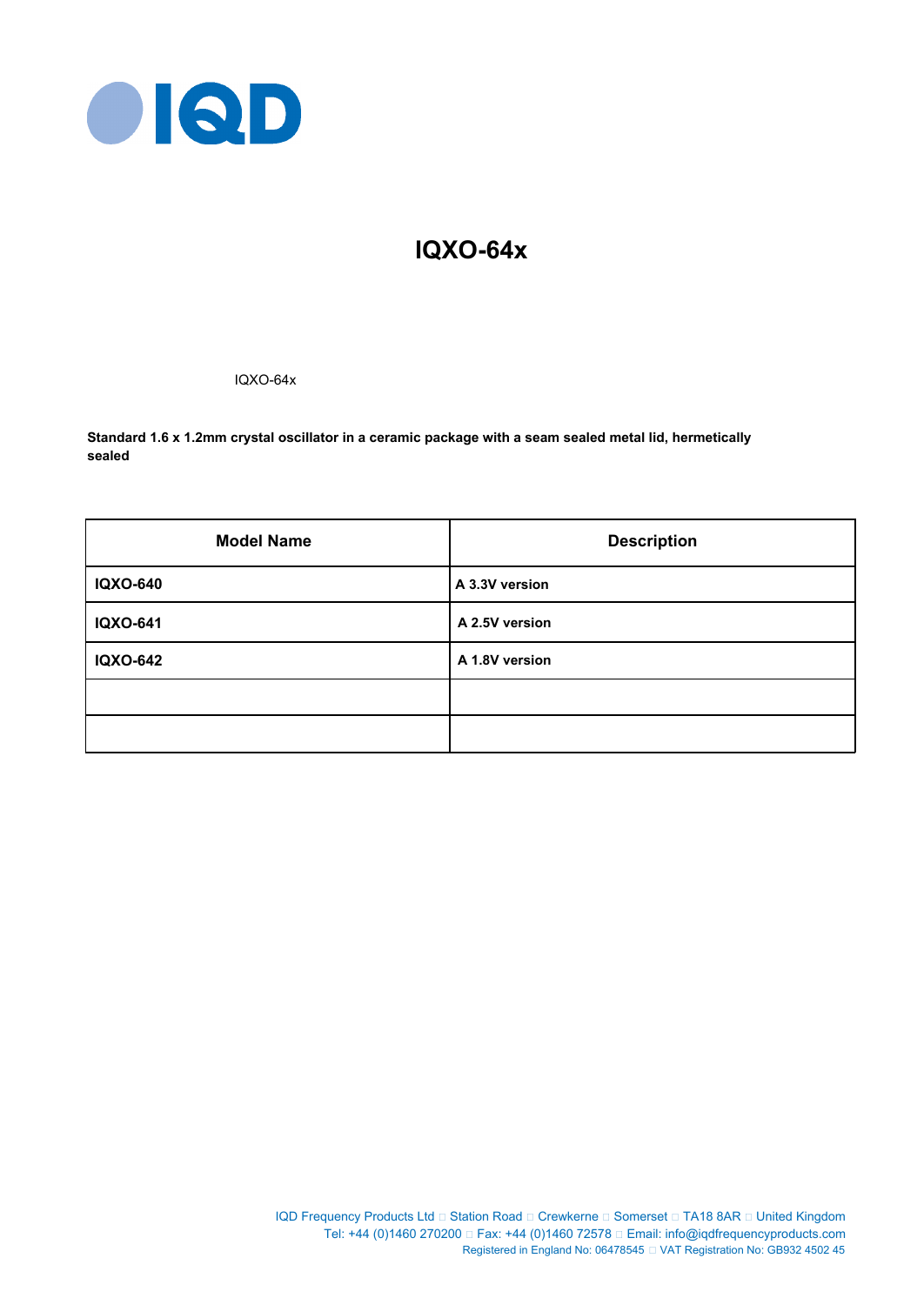

# **IQXO-640 Crystal Clock Oscillator Specification**

# **ISSUE 4; October 2021**

#### **Description**

 $\blacksquare$ Standard 1.6 x 1.2mm crystal oscillator in a hermetically sealed ceramic package with a seam sealed metal lid.

#### **Frequency Parameters**

- Frequency 3.0MHz to 80.0MHz  $\blacksquare$
- 
- 

Frequency Stability ±30.00ppm to ±100.00ppm Ageing  $\pm$ 5ppm max/yr @ 25°C

#### **Electrical Parameters**

Supply Voltage 3.3V ±10% n.

#### **Operating Temperature Ranges**

- $\blacksquare$ -20 to 70°C
- -40 to 85°C  $\blacksquare$

#### **Output Details**

- Output Compatibility CMOS  $\blacksquare$
- Drive Capability **15pF** max
- Output Voltage Low (Vol): 10%Vs max Output Voltage High (Voh): 90%Vs min

#### **Output Control**

 $\blacksquare$ Standby Operation: Logic '1' (≥70%Vs) to pad 1 enables oscillator output. Logic '0' (≤30%Vs) to pad 1 disables oscillator output; when disabled the oscillator output goes to the high impedance state.

No connection to pad 1 enables oscillator output.

Standby Current: 10μA max  $\blacksquare$ 

#### **Environmental Parameters**

- $\blacksquare$ Storage Temperature Range: –55 to 125°C
- Shock: IEC 60068-2-27: 1000g, 1ms, 3 times in each of 3 mutually perpendicular planes.
- Vibration: IEC 60068-2-6: 1.5mm amplitude, 10Hz-55Hz, 1min in 3 mutually perpendicular planes, duration 2hrs each plane (total 6hrs).

#### **Ordering Information**

- Frequency\* Model\* **Output** Frequency Stability\* Operating Temperature Range\* Supply Voltage (\*minimum required) **Example** 10.0MHz IQXO-640
	- CMOS ±50ppm –20 to 70C 3.3V

# **Compliance**

- RoHS Status (2015/863/EU) Compliant  $\blacksquare$ 
	- REACh Status **Compliant**
- MSL Rating (JDEC-STD-033): Not Applicable п

# **Packaging Details**

- Pack Style: Reel Tape & reel in accordance with EIA-481-D  $\blacksquare$ Pack Size: 3,000
- Pack Style: Cutt Cut tape Pack Size: 100







#### **Wave Form**

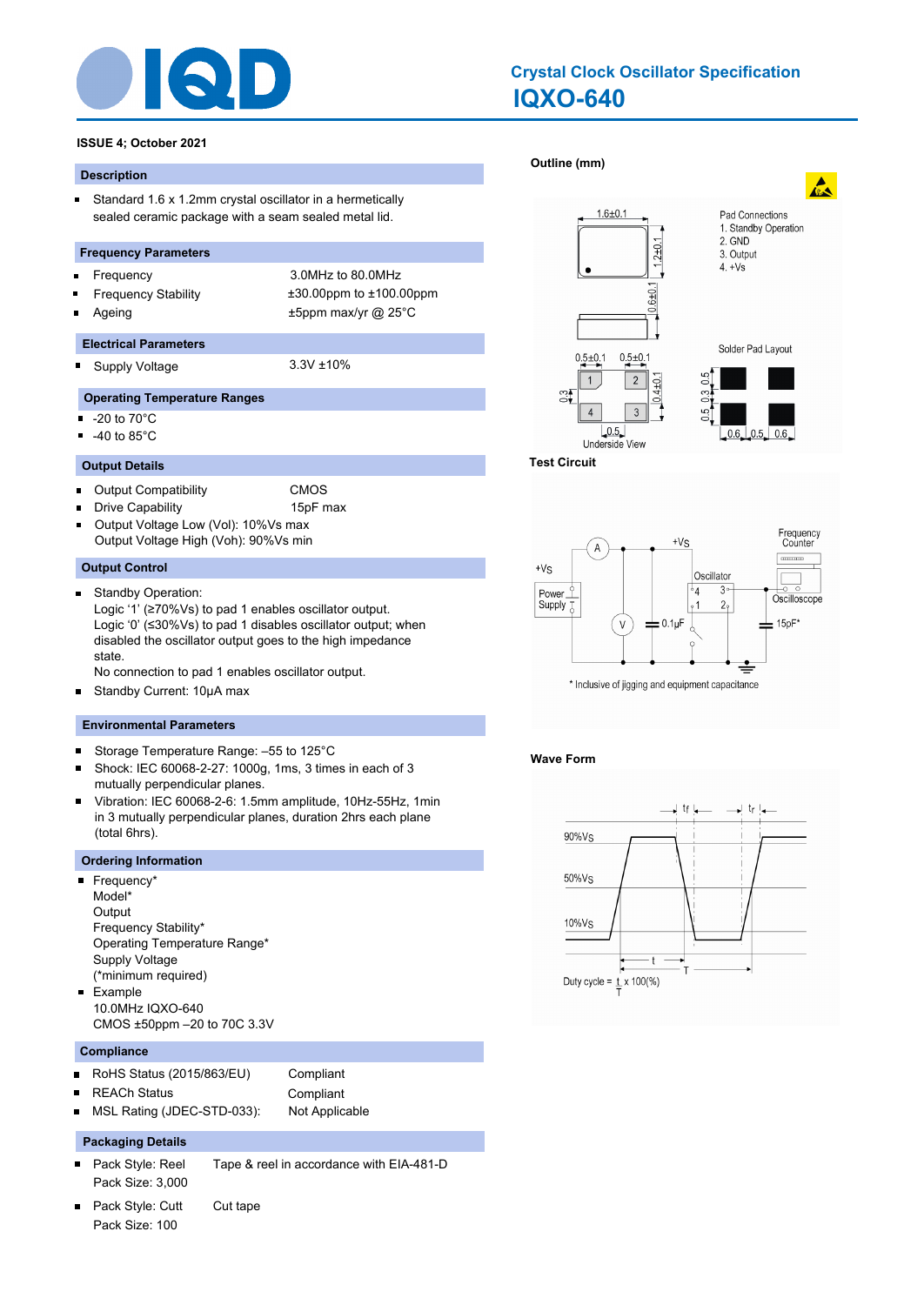

# **ISSUE 4; October 2021**

# **Electrical Specification - maximum limiting values 3.3V ±10%**

| Frequency<br>Min | Frequency<br>Max | Temperature<br>Range | <b>Stability</b><br>(Min) | Current<br>Draw | <b>Rise and Fall</b><br>Time (10-90%) | <b>Duty Cycle</b> |
|------------------|------------------|----------------------|---------------------------|-----------------|---------------------------------------|-------------------|
|                  |                  | °C                   | ppm                       | mA              | ns                                    | %                 |
| 3.0MHz           | 20.0MHz          | $-20$ to $70$        | ±30.0                     | 4               | 4.5                                   | 45/55%            |
|                  |                  | $-40$ to 85          | ±50.0                     | 4               | 4.5                                   | 45/55%            |
| 20.000001MHz     | 40.0MHz          | $-20$ to $70$        | ±30.0                     | 6               | 4.5                                   | 45/55%            |
|                  |                  | $-40$ to 85          | ±50.0                     | 6               | 4.5                                   | 45/55%            |
| 40.000001MHz     | 60.0MHz          | $-20$ to $70$        | ±30.0                     | 8               | 4.5                                   | 45/55%            |
|                  |                  | $-40$ to 85          | ±50.0                     | 8               | 4.5                                   | 45/55%            |
| 60.000001MHz     | 80.0MHz          | $-20$ to $70$        | ±30.0                     | 10              | 4.5                                   | 45/55%            |
|                  |                  | $-40$ to 85          | ±50.0                     | 10              | 4.5                                   | 45/55%            |

*This document was correct at the time of printing; please contact your local sales office for the latest version. Click to view latest version on our website.*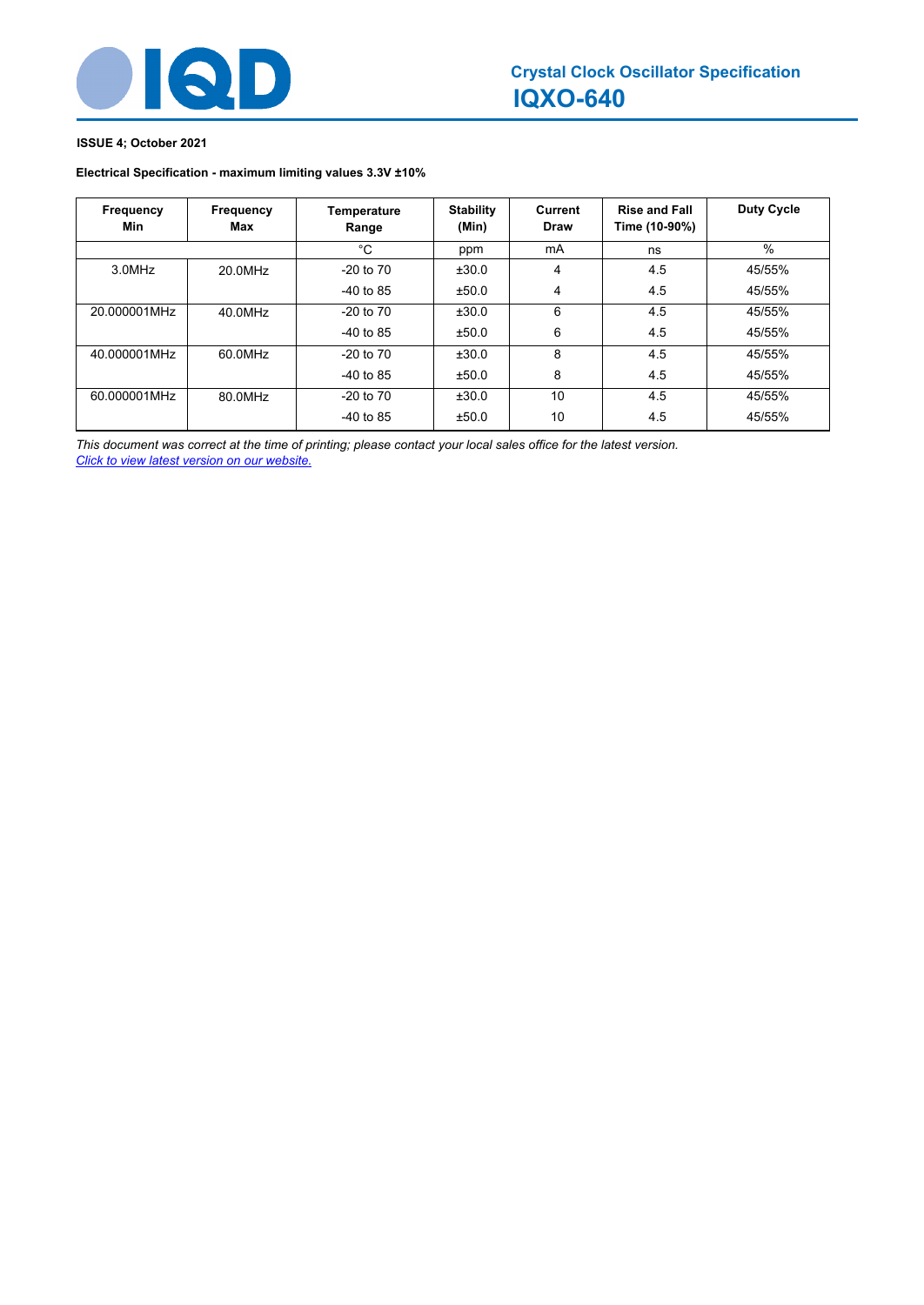

# **IQXO-641 Crystal Clock Oscillator Specification**

# **ISSUE 4; October 2021**

#### **Description**

 $\blacksquare$ Standard 1.6 x 1.2mm crystal oscillator in a hermetically sealed ceramic package with a seam sealed metal lid.

#### **Frequency Parameters**

- Frequency 3.0MHz to 80.0MHz  $\blacksquare$
- 
- 

Frequency Stability ±30.00ppm to ±100.00ppm Ageing  $\pm$ 5ppm max/yr @ 25°C

#### **Electrical Parameters**

Supply Voltage 2.5V ±10% n.

#### **Operating Temperature Ranges**

- $\blacksquare$ -20 to 70°C
- -40 to 85°C  $\blacksquare$

#### **Output Details**

- Output Compatibility CMOS  $\blacksquare$
- Drive Capability **15pF** max
- Output Voltage Low (Vol): 10%Vs max Output Voltage High (Voh): 90%Vs min

#### **Output Control**

 $\blacksquare$ Standby Operation: Logic '1' (≥70%Vs) to pad 1 enables oscillator output. Logic '0' (≤30%Vs) to pad 1 disables oscillator output; when disabled the oscillator output goes to the high impedance state.

No connection to pad 1 enables oscillator output.

Standby Current: 10μA max  $\blacksquare$ 

#### **Environmental Parameters**

- $\blacksquare$ Storage Temperature Range: –55 to 125°C
- Shock: IEC 60068-2-27: 1000g, 1ms, 3 times in each of 3 mutually perpendicular planes.
- Vibration: IEC 60068-2-6: 1.5mm amplitude, 10Hz-55Hz, 1min in 3 mutually perpendicular planes, duration 2hrs each plane (total 6hrs).

#### **Ordering Information**

- Frequency\* Model\* **Output** Frequency Stability\* Operating Temperature Range\* Supply Voltage (\*minimum required) **Example** 10.0MHz IQXO-641
	- CMOS ±50ppm –20 to 70C 2.5V

# **Compliance**

- RoHS Status (2015/863/EU) Compliant  $\blacksquare$ 
	- REACh Status **Compliant**
- MSL Rating (JDEC-STD-033): Not Applicable п

# **Packaging Details**

- Pack Style: Reel Tape & reel in accordance with EIA-481-D  $\blacksquare$ Pack Size: 3,000
- Pack Style: Cutt Cut tape Pack Size: 100





#### **Wave Form**

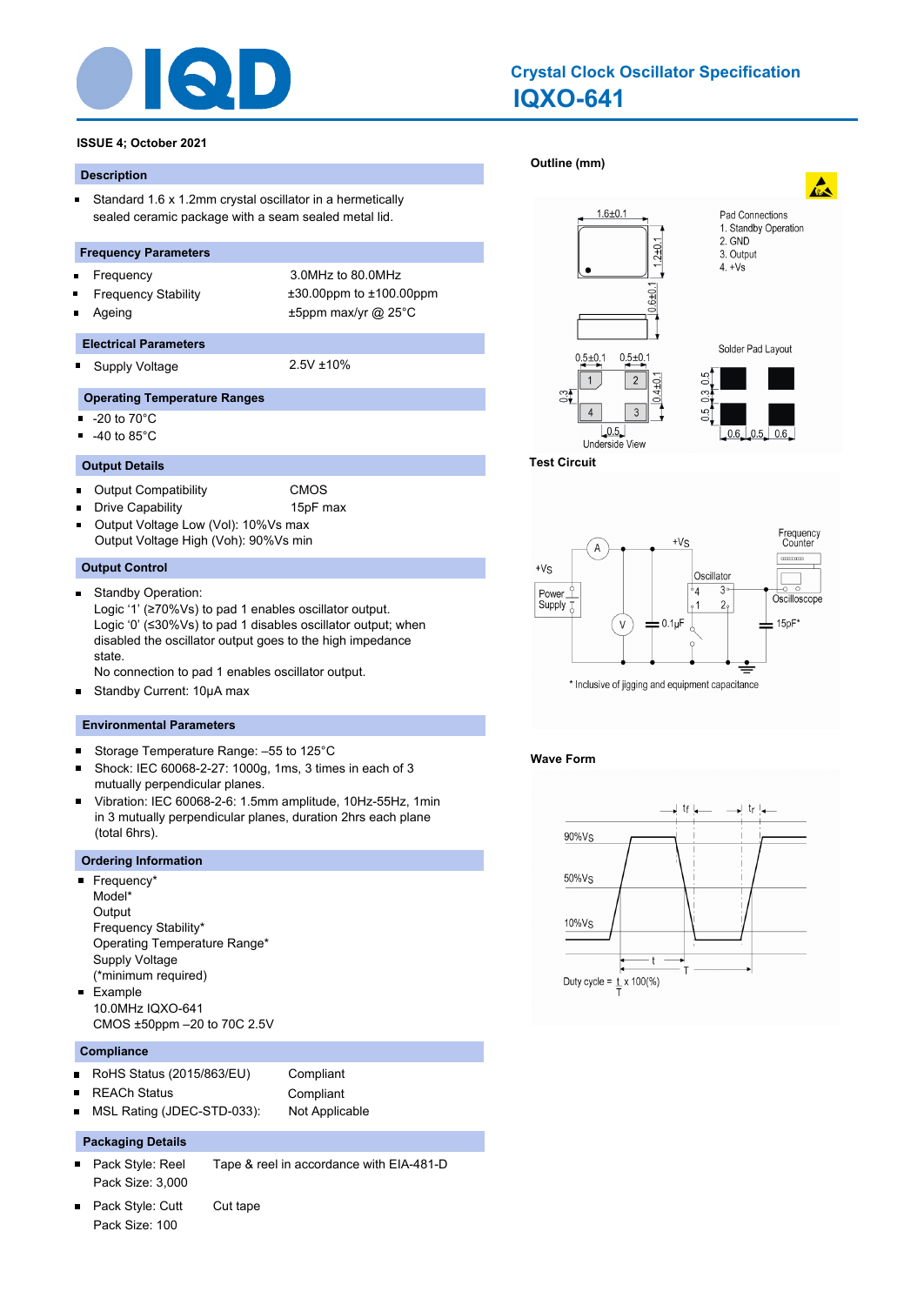

# **ISSUE 4; October 2021**

# **Electrical Specification - maximum limiting values 2.5V ±10%**

| Frequency<br>Min | Frequency<br>Max | Temperature<br>Range | <b>Stability</b><br>(Min) | Current<br><b>Draw</b> | <b>Rise and Fall</b><br>Time | <b>Duty Cycle</b> |
|------------------|------------------|----------------------|---------------------------|------------------------|------------------------------|-------------------|
|                  |                  | $^{\circ}$ C         | ppm                       | mA                     | ns                           | %                 |
| 3.0MHz           | 20.0MHz          | $-20$ to $70$        | ±30.0                     | 3                      | 4.5                          | 45/55%            |
|                  |                  | $-40$ to 85          | ±50.0                     | 3                      | 4.5                          | 45/55%            |
| 20.000001MHz     | 40.0MHz          | $-20$ to $70$        | ±30.0                     | 5                      | 4.5                          | 45/55%            |
|                  |                  | $-40$ to 85          | ±50.0                     | 5                      | 4.5                          | 45/55%            |
| 40.000001MHz     | 60.0MHz          | $-20$ to $70$        | ±30.0                     | 7                      | 4.5                          | 45/55%            |
|                  |                  | $-40$ to 85          | ±50.0                     | 7                      | 4.5                          | 45/55%            |
| 60.000001MHz     | 80.0MHz          | $-20$ to $70$        | ±30.0                     | 9                      | 4.5                          | 45/55%            |
|                  |                  | $-40$ to 85          | ±50.0                     | 9                      | 4.5                          | 45/55%            |

*This document was correct at the time of printing; please contact your local sales office for the latest version. Click to view latest version on our website.*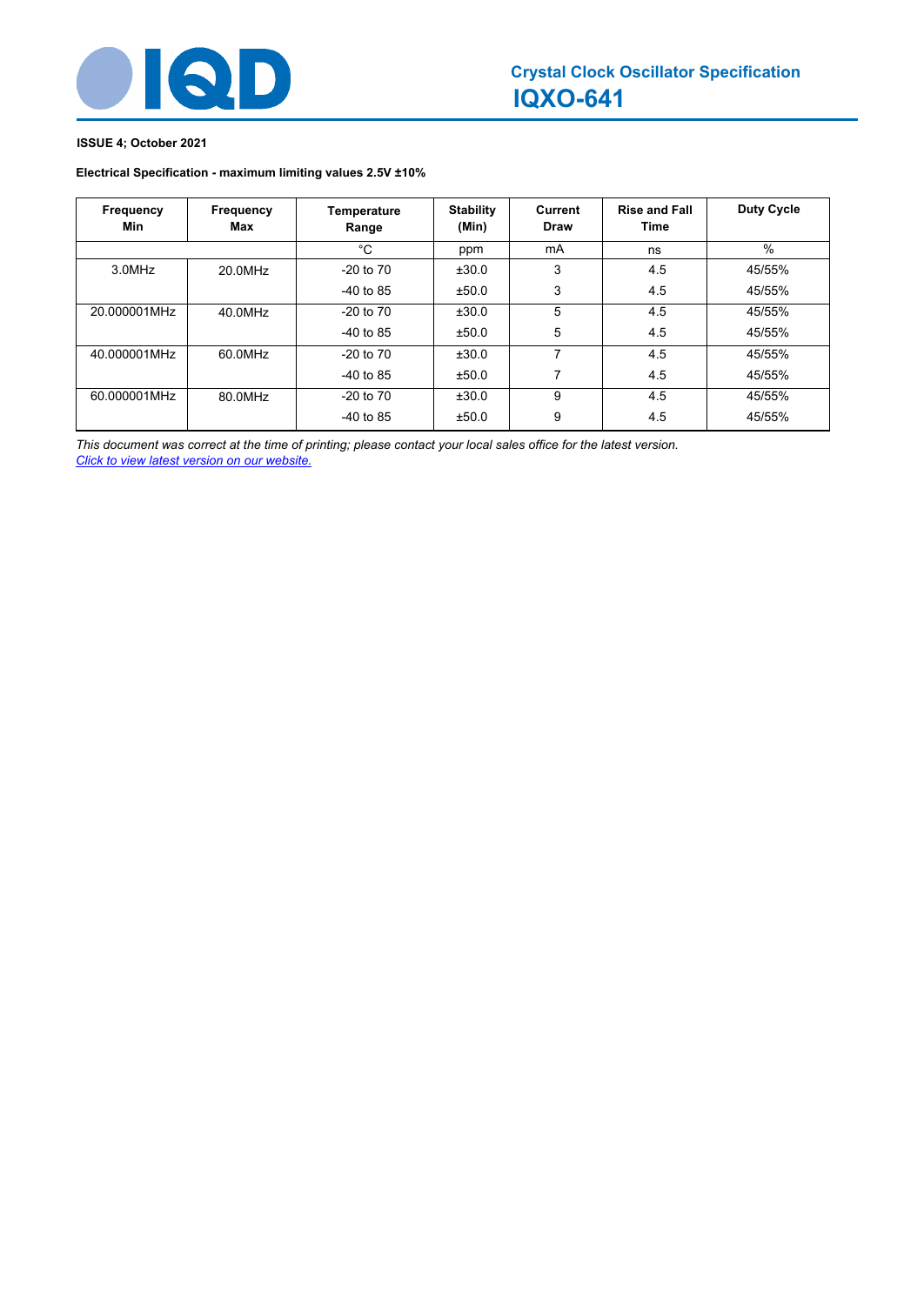

# **IQXO-642 Crystal Clock Oscillator Specification**

# **ISSUE 4; October 2021**

#### **Description**

 $\blacksquare$ Standard 1.6 x 1.2mm crystal oscillator in a hermetically sealed ceramic package with a seam sealed metal lid.

#### **Frequency Parameters**

- Frequency 3.0MHz to 80.0MHz  $\blacksquare$
- 
- 

Frequency Stability ±30.00ppm to ±100.00ppm Ageing  $\pm$ 5ppm max/yr @ 25°C

#### **Electrical Parameters**

Supply Voltage 1.8V ±10% n.

#### **Operating Temperature Ranges**

- $\blacksquare$ -20 to 70°C
- -40 to 85°C  $\blacksquare$

#### **Output Details**

- Output Compatibility CMOS  $\blacksquare$
- Drive Capability **15pF** max
- Output Voltage Low (Vol): 10%Vs max Output Voltage High (Voh): 90%Vs min

#### **Output Control**

 $\blacksquare$ Standby Operation: Logic '1' (≥70%Vs) to pad 1 enables oscillator output. Logic '0' (≤30%Vs) to pad 1 disables oscillator output; when disabled the oscillator output goes to the high impedance state.

No connection to pad 1 enables oscillator output.

Standby Current: 10μA max  $\blacksquare$ 

#### **Environmental Parameters**

- $\blacksquare$ Storage Temperature Range: –55 to 125°C
- Shock: IEC 60068-2-27: 1000g, 1ms, 3 times in each of 3 mutually perpendicular planes.
- Vibration: IEC 60068-2-6: 1.5mm amplitude, 10Hz-55Hz, 1min in 3 mutually perpendicular planes, duration 2hrs each plane (total 6hrs).

#### **Ordering Information**

- Frequency\* Model\* **Output** Frequency Stability\* Operating Temperature Range\* Supply Voltage (\*minimum required) **Example** 10.0MHz IQXO-642
	- CMOS ±50ppm –20 to 70C 1.8V

# **Compliance**

 $\blacksquare$ 

- RoHS Status (2015/863/EU) Compliant  $\blacksquare$ 
	- REACh Status **Compliant**
- MSL Rating (JDEC-STD-033): Not Applicable п

# **Packaging Details**

- Pack Style: Cutt Cut tape Pack Size: 100
- Pack Style: Reel Tape & reel in accordance with EIA-481-D Pack Size: 3,000







#### **Wave Form**